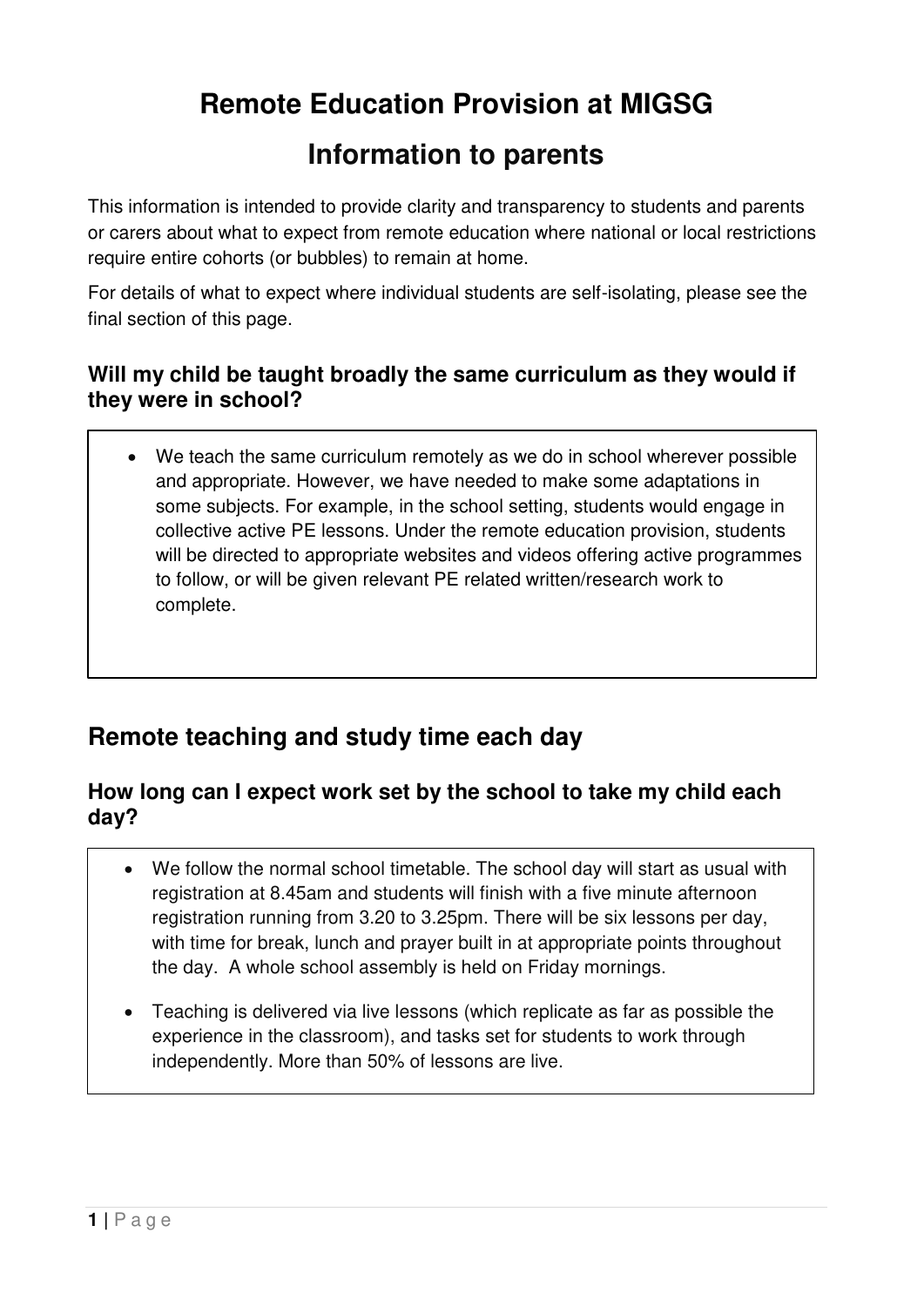# **Accessing remote education**

## **How will my child access any online remote education you are providing?**

 Students will be taught via Google Classroom. All students have their personal log-in to each subject and to their form group for registration. Google Classroom allows for the delivery of live lessons and for the setting of tasks for students to work through independently. Feedback on work submitted is given via this platform, which also gives students the opportunity to message their teachers personally if they have any queries.

## **If my child does not have digital or online access at home, how will you support them to access remote education?**

 We have a limited number of laptops which can be lent to students who do not have suitable equipment at home to access the online learning. Parents can apply for the loan of a laptop

## **How will my child be taught remotely?**

We use a combination of the following approaches to teach students remotely:

- Live teaching (at least 50% of all lessons)
- Directing students to recorded teaching (either commercially produced or video/audio recordings made by teachers)
- Giving students access to worksheets/workbooks produced by teachers, that they can download and print at home
- Directing students to relevant textbooks they have at home
- Directing students to commercially available websites supporting the teaching of specific subjects, including video clips or sequences, for example, Hegarty Maths, Activelearn (MFL), Kerboodle (Science/Geography), Quizlet (various subjects), Literacy Planet, etc. On these sites students have a personal log-in and can practise a range of skills, gaining immediate feedback.
- Long-term project work and/or internet research activities (for example, for Living Islam lessons, charity projects and various activities designed to enhance student well-being)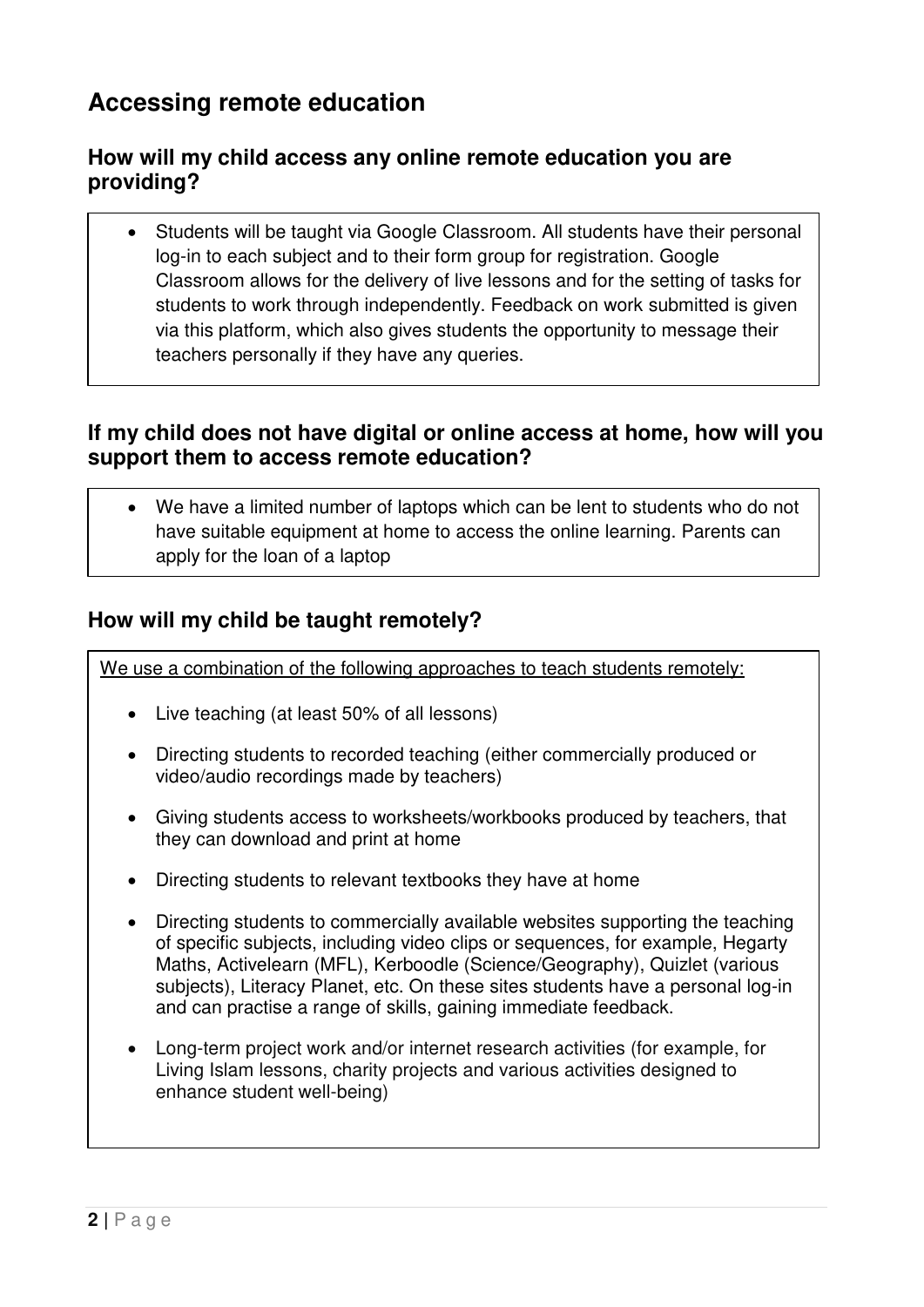# **Engagement and feedback**

#### **What are your expectations for my child's engagement and the support that we as parents and carers should provide at home?**

- We expect students to attend every lesson, and we continue to monitor attendance as we would during face to face teaching. A register is taken for every lesson. Parents will be informed promptly if their daughter does not attend. Please continue to inform school if your daughter is unable to attend any of the lessons, whether this be due to illness or a technical issue, by phoning the school attendance officer by 9am.
- As far as possible, please make sure your daughter has a suitable, quiet space to work in, where she will be able to concentrate on her lessons.
- We recognise that it is very difficult to monitor the work of your daughter at home, especially if you have several children. She should be able to get on with her work independently, and a teacher is always on hand in each lesson to answer any queries she might have. However, we would ask that you check that she is attending the lessons and getting on with her work, especially if you have been notified that there is a concern regarding this.
- Please ensure that your daughter attends the lesson for its full duration she should not leave the lesson at any point without good reason, and if she needs to she must request permission from the teacher before doing so.
- Mobile phones are not allowed in lessons under normal circumstances, and can be an unnecessary distraction. Please do not allow your daughter to use her mobile phone during lesson time. Students should not be contacting each other via mobile phone during lessons, and must not, under any circumstances, take photos, video or recordings of any teachers or other students.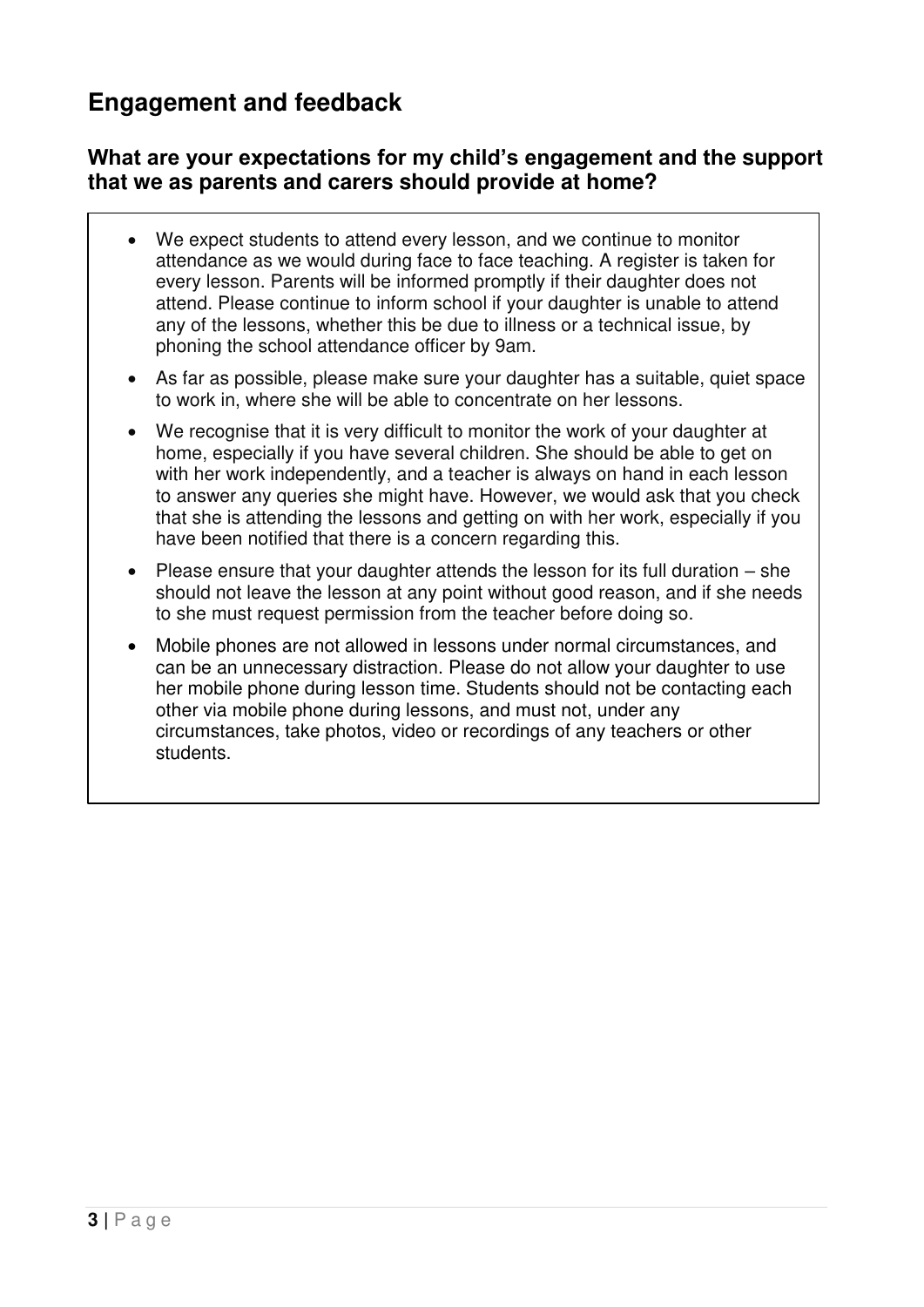### **How will you check whether my child is engaging with their work and how will I be informed if there are concerns?**

- A register is taken at the start and end of the day, and during every lesson, and records are kept.
- You will be informed by email or text message of lessons your daughter has failed to attend, as far as possible on the day the lesson takes place
- Where students fail to complete two or more pieces of work, you will be informed by email or text message. We will ask if there is a problem we should be aware of, and do our best to support your daughter in getting back on track.
- School will make a personal phone call to each student and her parents once a fortnight, primarily to check on well-being and to note any issues or concerns you or your child have, so that these can be passed on to the relevant member of staff to deal with.

## **How will you assess my child's work and progress?**

Feedback can take many forms and may not always mean extensive written comments for individual students. For example, whole-class feedback or quizzes marked automatically via digital platforms are also valid and effective methods, amongst many others. Our approach to feeding back on student work is as follows:

- Immediate whole class feedback during live lessons this could be in the form of discussing common errors in a homework task, or going over the answers to an exercise collectively, allowing students the opportunity to ask questions if they have made mistakes of do not understand a particular concept.
- Detailed written comments on extensive writing and other significant tasks submitted on Google Classroom
- Immediate marking of tasks on digital platforms these often require students to improve their score by attempting the task a second time having had time to reflect.